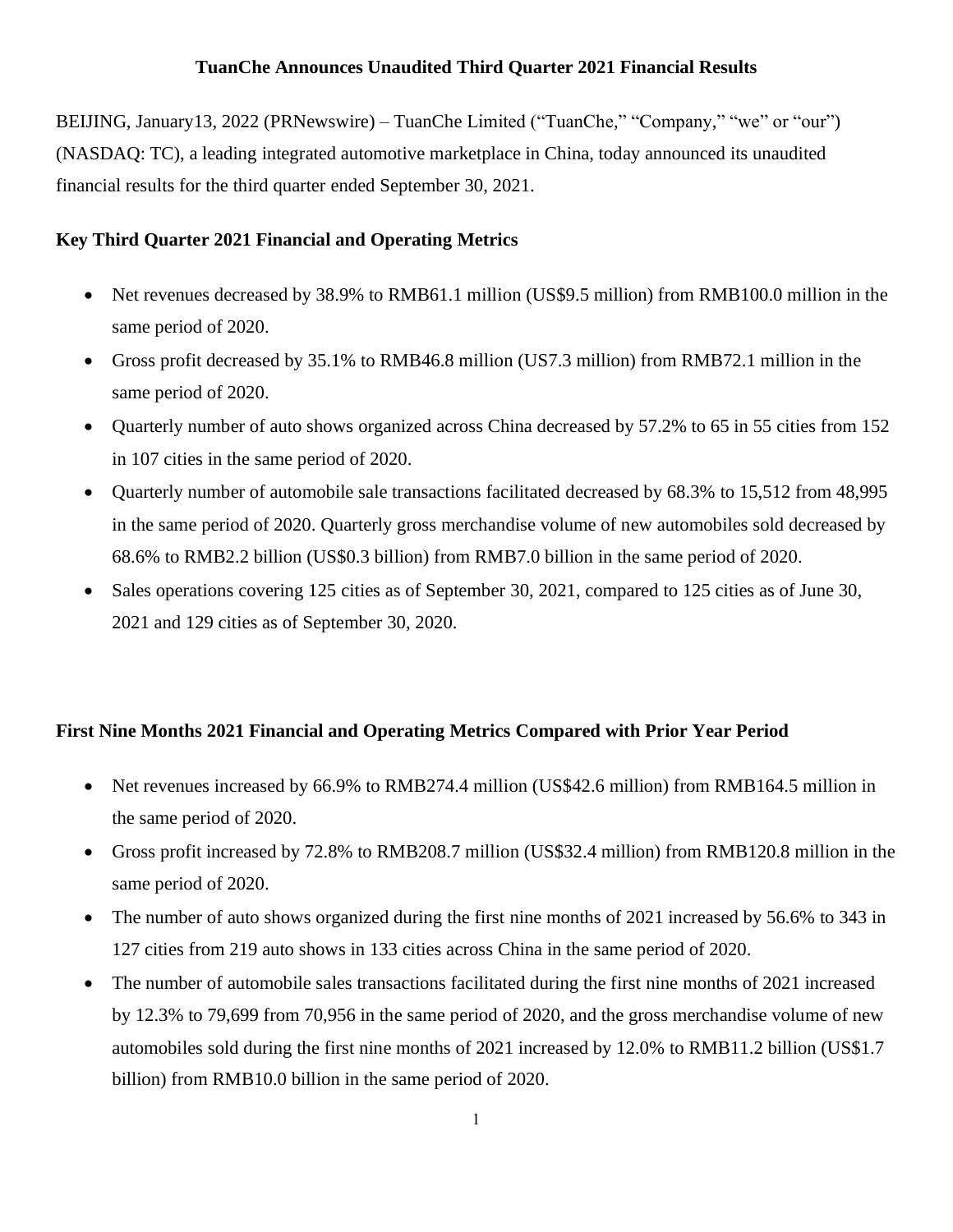Mr. Wei Wen, Chairman and Chief Executive Officer of TuanChe, commented, "In the third quarter, we persevered against a challenging macro environment with COVID-19 flare-ups and a global chip supply shortage that constrained auto production. While our revenue declined by 38.9% year-over-year to RMB61.1 million, primarily due to cancellations of certain offline auto shows in response to small-scale multi-location outbreak of COVID-19, we forged ahead with our online initiatives, streamlined our cost base and narrowed our net loss attributable to the Company's shareholders by 10.7% year over year.

Following our announcement on January 5, 2022 to expand the Company's strategic focus to electric vehicle manufacturing, we continued open discussions with potential strategic partners and are on track to identify candidates with highly complementary strengths that will allow the creation of substantial synergistic value. As consumers are increasingly receptive of electric vehicles, underpinned by favorable policies, accelerated establishment of infrastructure and technology advancements in the EV industry, we believe that our innovative business model, vast customer base, strong customer insights, and our leading auto sales network, coupled with the top tier design, R&D and manufacturing team we are building as well as the in-depth cooperation with potential strategic partners, will provide important stability and foundation for success."

Mr. Chenxi Yu, Deputy Chief Financial Officer of TuanChe, added, "Our third quarter results were in line with our expectations given the weakening auto market and the impact from the pandemic, with net revenues of RMB61.1 million. To navigate the challenges in the third quarter, we remained squarely focused on cost management, cutting our net loss attributable to the Company's shareholders to RMB36.8 million from RMB41.2 million in the same period of 2020. We are excited at our decision to enter into electric vehicle manufacturing and are ready to charter a new path forward while continuing to pursue innovation, and positioning the Company to capitalize on future consumer demand."

#### **Recent Business Developments**

#### • **COVID-19 Impact**

As the COVID-19 pandemic is largely under control in China, the Company has gradually resumed offline operations in some cities since the end of May 2020, with the pace of recovery subject to the ongoing development of the COVID-19 pandemic and the relevant government guidance. Sporadic COVID-19 cases in China continue to generate uncertainties in the Company's business, resulting in the cancellation of some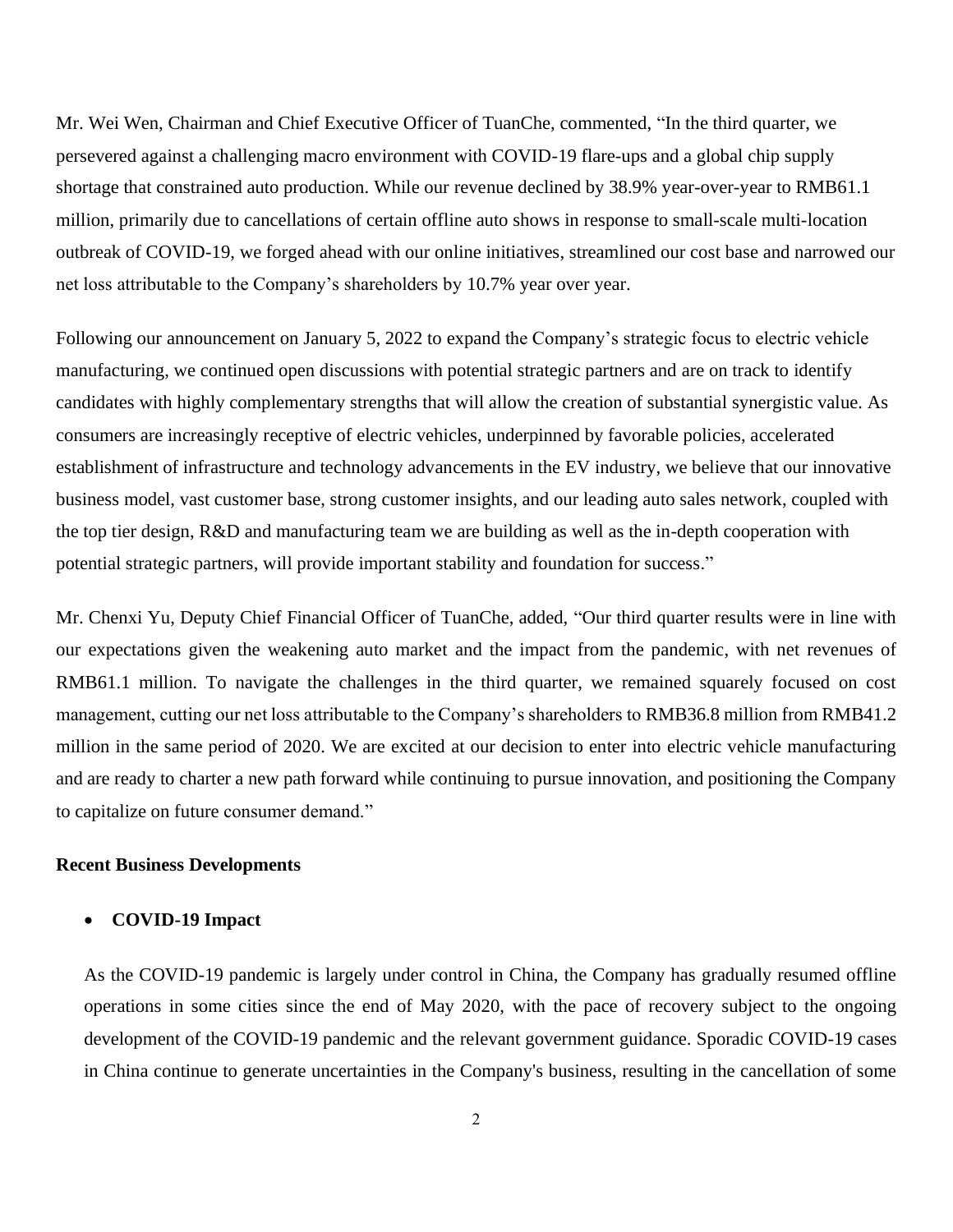offline auto shows and further impact the financial conditions and cash flow of the Company. Furthermore, as the business operations of industry customers have also been disrupted by the COVID-19 pandemic, the Company continues to experience delays in collecting account receivables from these customers. See "Business Outlook" for the Company's current and preliminary views on the impact of COVID-19 on the auto market and operational conditions for the fourth quarter. The Company also continues to closely monitor both the development of the pandemic and regulatory responses and restrictions as well as the impact on the Company's business, results of operations, financial condition and cash flows. Moreover, the Company has implemented and will continue to implement measures to adjust the pace of business operations and conserve resources and may resort to other cost cutting measures for cash flow management.

## **Unaudited Third Quarter 2021 Financial Results**

### *Net Revenues*

Net revenues in the third quarter of 2021 decreased by 38.9% to RMB61.1 million (US\$9.5 million) from RMB100.0 million in the same period of prior year, primarily due to a 59.3% year-over-year decrease in revenues generated from offline marketing services to RMB34.5 million (US\$5.4 million) from RMB84.6 million in the same period of prior year.

- **Offline marketing services.** Net revenues generated from auto shows decreased by 59.9% to RMB33.1 million (US\$5.1 million) in the third quarter of 2021 from RMB82.6 million in the same period of prior year, and net revenues generated from special promotion events decreased by 33.1% to RMB1.3 million (US\$0.2 million) in the third quarter of 2021 from RMB2.0 million in the same period of prior year. The decrease in revenues from offline marketing services was primarily due to cancellations of certain offline auto shows and special promotion events in response to small-scale outbreak of COVID-19 in multiple locations.
- **Virtual dealership, online marketing services and others.** Net revenues generated from virtual dealership, online marketing services and others increased by 72.6% to RMB26.6 million (US\$4.1 million) in the third quarter of 2021 from RMB15.4 million in the same period of prior year, primarily due to the continuous expansion of our collaboration with Webank.

*Gross Profit*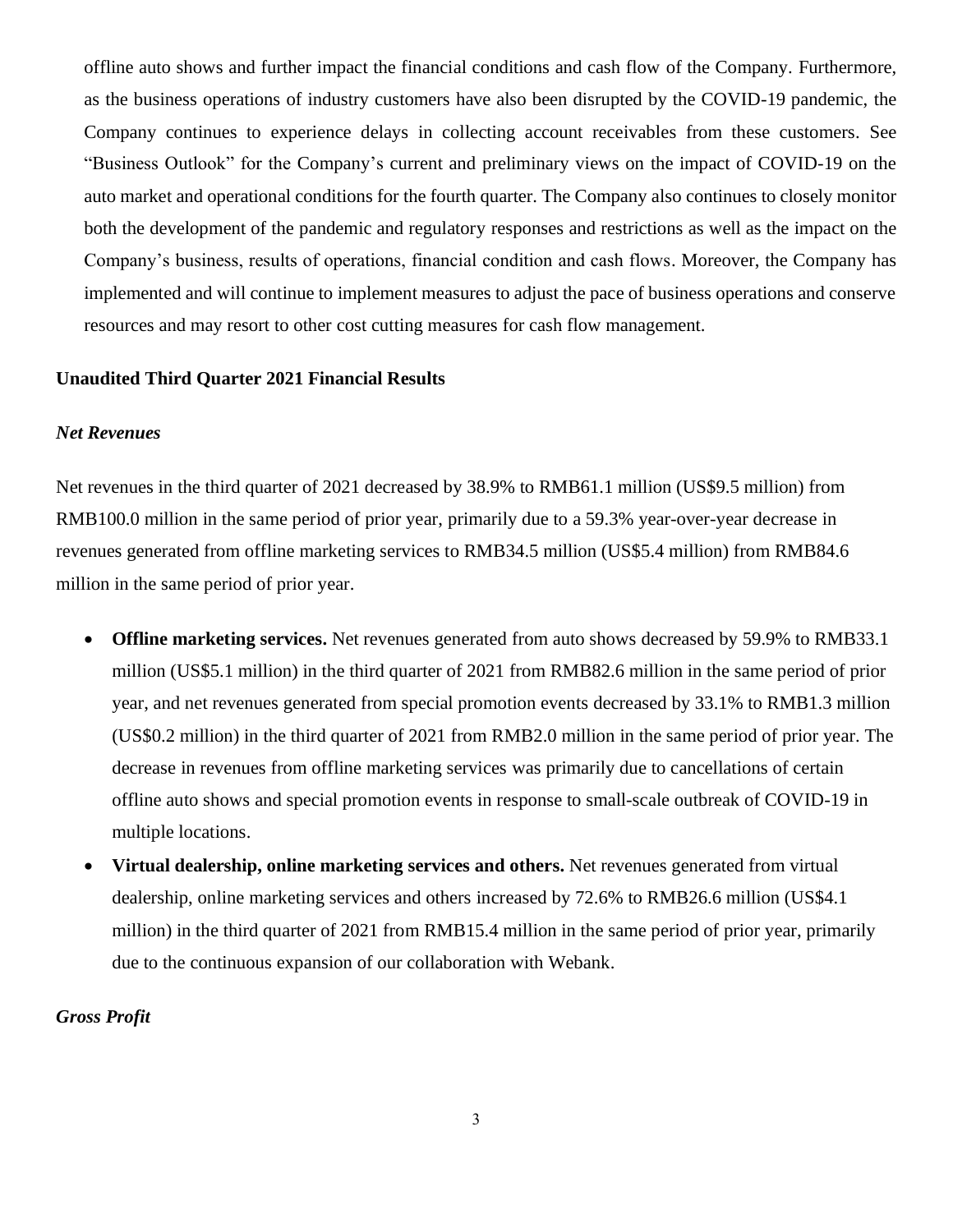Gross profit decreased by 35.1% to RMB46.8 million (US\$7.3 million) in the third quarter of 2021 from RMB72.1 million in the same period of prior year. Gross margin was 76.6% in the third quarter of 2021 compared to 72.1% in the same period of prior year, primarily attributable to the change in revenue mix.

### *Total Operating Expenses and Loss from Operations*

Total operating expenses decreased by 25.0% to RMB86.1 million (US\$13.4 million) in the third quarter of 2021 from RMB114.7 million in the same period of prior year.

- Selling and marketing expenses decreased by 34.6% to RMB59.9 million (US\$9.3 million) in the third quarter of 2021 from RMB91.6 million in the same period of prior year, primarily due to decrease in promotion expenses and staff compensation expenses as a result of decreased volume of offline events.
- General and administrative expenses increased by 6.5% to RMB17.0 million (US\$2.6 million) in the third quarter of 2021 from RMB15.9 million in the same period of prior year, primarily due to an increase in the allowance for other receivables.
- Research and development expenses increased by 28.2% to RMB9.2 million (US\$1.4 million) in the third quarter of 2021 from RMB7.1 million in the same period of prior year, primarily due to higher staff compensation expenses for research and development personnel.

As a result of the foregoing, loss from operations decreased by 7.9% to RMB39.3 million (US\$6.1 million) in the third quarter of 2021 from RMB42.6 million in the same period of prior year.

# *Net loss attributable to the Company's Shareholders and Non-GAAP Measures*

Net loss attributable to the Company's shareholders in the third quarter of 2021 decreased by 10.7% to RMB36.8 million (US\$5.7 million) from RMB41.2 million in the same period of prior year. Basic and diluted loss per ordinary share were both RMB0.12 (US\$0.02) in the third quarter of 2021 compared with RMB0.13 in the same period of prior year.

Adjusted net loss attributable to the Company's shareholders in the third quarter of 2021 decreased by 10.0% to RMB34.4 million (US\$5.3 million) from RMB38.3 million in the same period of prior year. Adjusted basic and diluted net loss per ordinary share were both RMB0.11 (US\$0.02) in the third quarter of 2021 compared with RMB0.13 in the same period of prior year.  $(1)$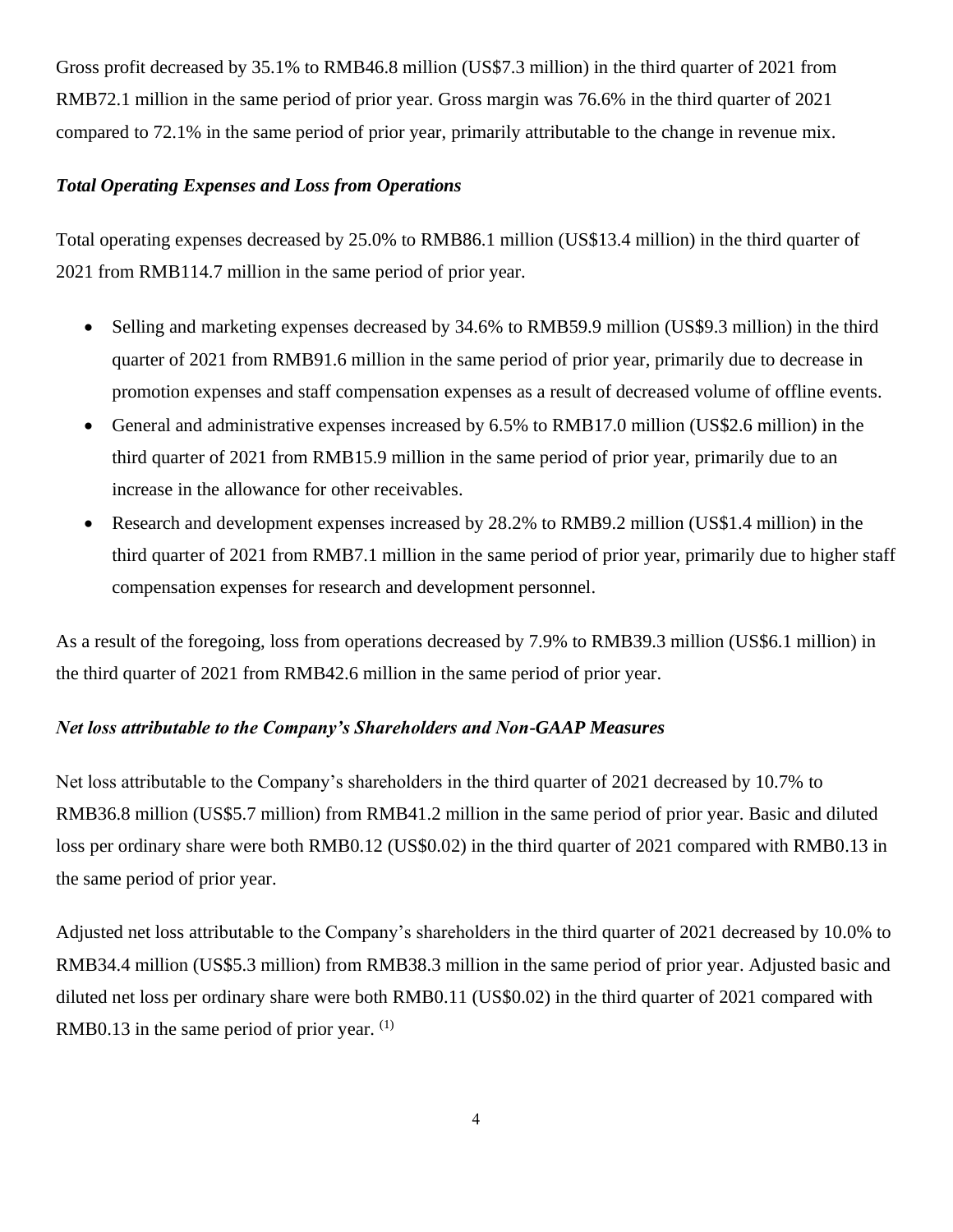Adjusted EBITDA was a loss of RMB33.5 million (US\$5.2 million) in the third quarter of 2021 compared with a loss of RMB37.0 million in the same period of prior year. (1)

#### *Balance Sheet and Cash Flow*

\_\_\_\_\_\_\_\_\_\_\_\_\_\_\_

As of September 30, 2021, the Company had RMB100.2 million (US\$15.6 million) cash and cash equivalents and RMB34.1 million (US\$5.3 million) restricted cash. Net cash used in operating activities in the third quarter of 2021 was RMB12.7 million (US\$1.97 million) compared with net cash used in operating activities of RMB6.9 million in the same period of prior year.

#### **Unaudited First Nine Months 2021 Financial Results**

#### *Net Revenues*

Net revenues in the first nine months of 2021 increased by 66.9% to RMB274.4 million (US\$42.6 million) from RMB164.5 million in the same period of prior year, primarily due to a 55.0% year-over-year increase in revenue generated from offline marketing services to RMB194.5 million (US\$30.2 million) from RMB125.5 million in the same period of prior year. The increase was mainly attributable to the effective containment of the COVID-19 pandemic in the first nine months of 2021, although the small-scale outbreak of COVID-19 in multiple locations occurred in 2021Q3 has led some local governments to tighten restrictions on large offline events.

- **Offline marketing services.** Revenues generated from auto shows in the first nine months of 2021 increased by 57.2% to RMB191.3 million (US\$29.7 million) from RMB121.7 million in the same period of prior year, primarily due to the resumption of offline business activities as a result of the alleviation of the COVID-19 pandemic.
- **Virtual dealership, online marketing services and others.** Revenue generated from virtual dealership, online marketing services and others increased by 104.8% to RMB79.9 million (US\$12.4 million) in the

<span id="page-4-0"></span><sup>(1)</sup> For details on the calculation of and reconciliation to the nearest GAAP measures for each of adjusted net loss attributable to the Company's shareholders, adjusted net loss per ordinary share and adjusted EBITDA, please refer to "Use of Non-GAAP Financial Measures" and "Reconciliation of Non-GAAP and GAAP Results."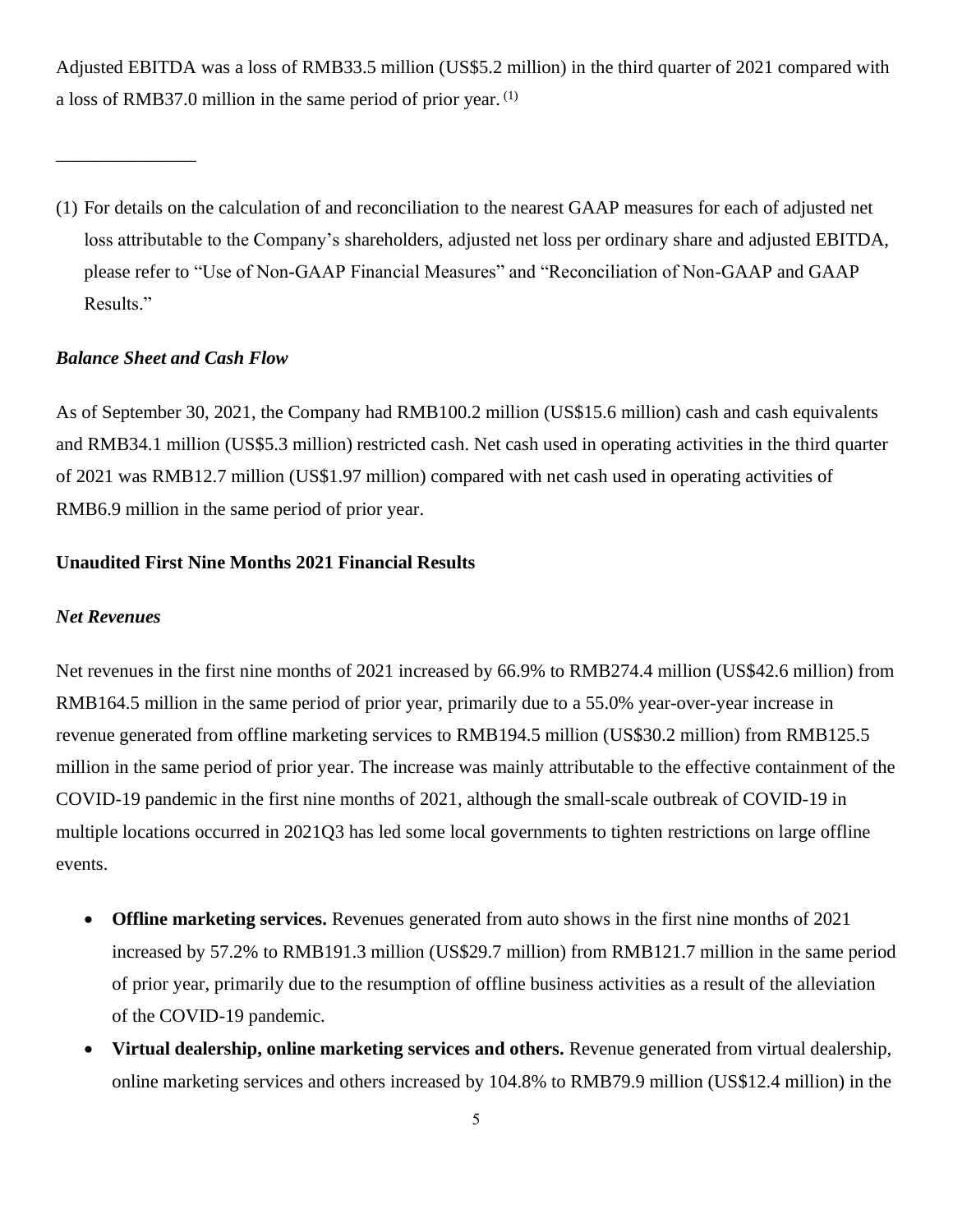first nine months of 2021 from RMB39.0 million in the same period of prior year, primarily due to our continuous expansion of online marketing services, including deeper collaboration with Webank.

# *Gross Profit*

Gross profit in the first nine months of 2021 increased by 72.8% to RMB208.7 million (US\$32.4 million) from RMB120.8 million in the same period of prior year. Gross margin increased to 76.1% in the first nine months of 2021 from 73.5% in the same period of prior year.

## *Total Operating Expenses and Loss from Operations*

Total operating expenses in the first nine months of 2021 increased by 4.2% to RMB275.2 million (US\$42.7 million) from RMB264.2 million in the same period of prior year.

- Selling and marketing expenses in the first nine months of 2021 increased by 16.7% to RMB200.7 million (US\$31.2 million) from RMB171.9 million in the same period of prior year, primarily due to increases in promotion expenses and staff compensation expenses as a result of increased volume of offline events.
- General and administrative expenses in the first nine months of 2021 decreased by 30.2% to RMB47.6 million (US\$7.4 million) from RMB68.3 million in the same period of prior year, primarily due to a decrease in general and administrative staff compensation expenses and the allowance for doubtful accounts, which were attributable to the optimization of the company's compensation structure under the impact of COVID-19, part of the share-based compensation has been fully amortized and the strengthening of accounts receivable management.
- Research and development expenses in the first nine months of 2021 increased by 11.8% to RMB26.9 million (US\$4.2 million) from RMB24.0 million in the same period of prior year, primarily due to higher staff compensation expenses for research and development personnel.

Loss from operations decreased by 53.6% to RMB66.5 million (US\$10.3 million) in the first nine months of 2021 from RMB143.4 million in the same period of prior year.

#### *Net loss attributable to the Company's Shareholders and Non-GAAP Measures*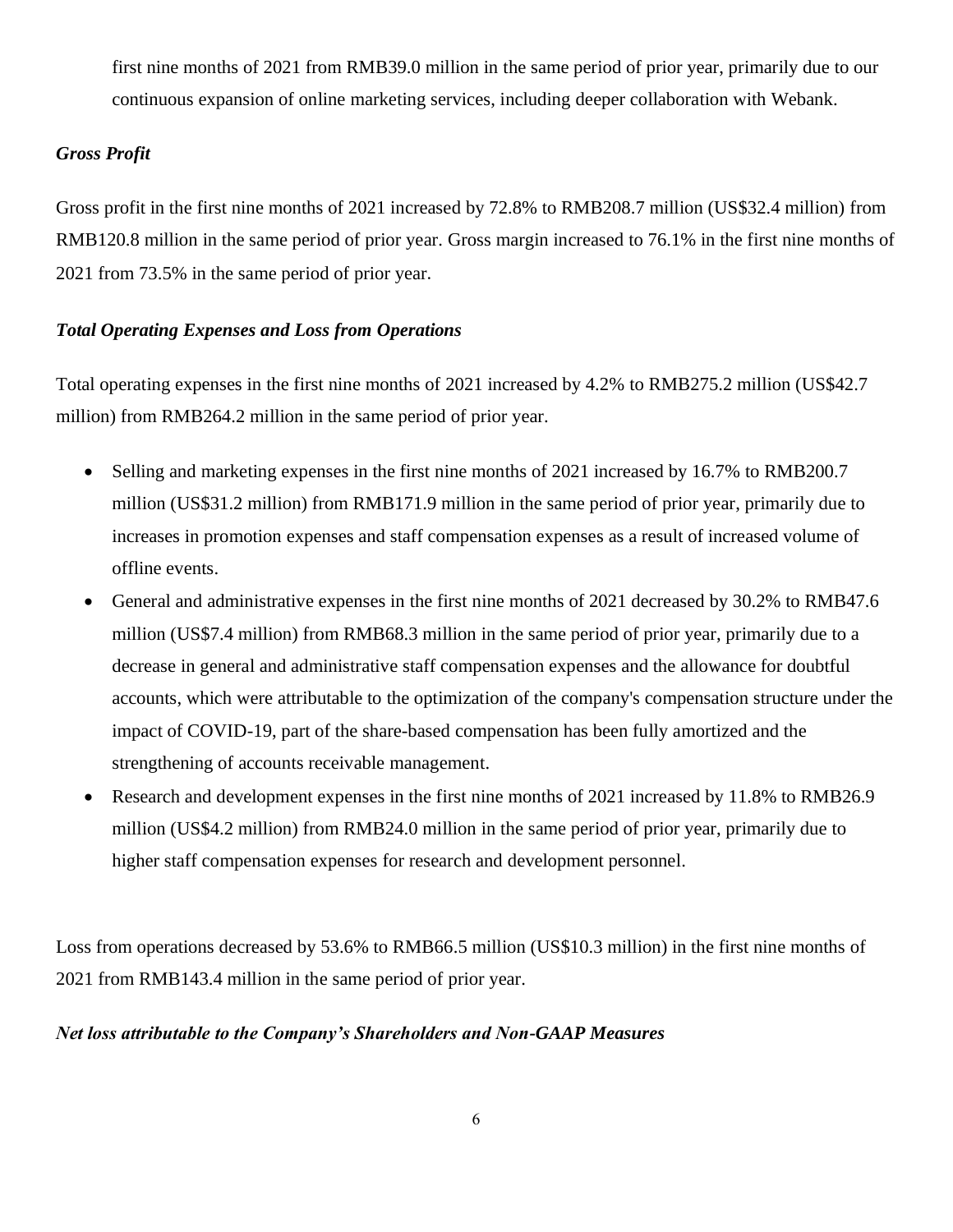Net loss attributable to the Company's shareholders in the first nine months of 2021 decreased by 56.9% to RMB59.4 million (US\$9.2 million) from RMB137.7 million in the same period of prior year. Basic and diluted loss per ordinary share were both RMB0.19 (US\$0.03) in the first nine months of 2021 compared to RMB0.45 in the same period of prior year.

Adjusted net loss attributable to the Company's shareholders decreased by 59.0% to RMB50.4 million (US\$7.8 million) in the first nine months of 2021 from an adjusted net loss of RMB122.9 million in the same period of prior year. Adjusted basic and diluted loss per ordinary share were both RMB0.16 (US\$0.03) in the first nine months of 2021 compared to RMB0.40 in the same period of prior year. [\(1\)](#page-4-0)

Adjusted EBITDA was a loss of RMB45.3 million (US\$7.0 million) in the first nine months of 2021 compared to a loss of RMB119[.](#page-4-0)8 million in the same period of prior year.<sup>[\(1\)](#page-4-0)</sup>

## **Business Outlook**

For the fourth quarter of 2021, the Company expects net revenues to range from approximately RMB70.0 million to RMB80.0 million, representing an approximate year-over-year decrease of 57.8% to 51.7%. This is primarily attributable to the estimated decline in the expected number of offline events to be held in the fourth quarter of 2021 (including auto shows and special promotion events) due to the COVID-19 pandemic as well as the impact of the global chip supply shortage on the auto industry.

This forecast reflects the Company's current and preliminary views on the market and operational conditions as well as the influence of the COVID-19 pandemic, which are subject to change.

## **Conference Call Information**

TuanChe's management will hold a conference call on Thursday, January 13, 2022, at 8:00 A.M. Eastern Time or 9:00 P.M. Beijing Time on the same day to discuss the financial results. Listeners may access the call by dialing the following numbers:

| International:  | $+1-412-902-4272$ |
|-----------------|-------------------|
| US Toll Free:   | $+1-888-346-8982$ |
| Mainland China: | 400-120-1203      |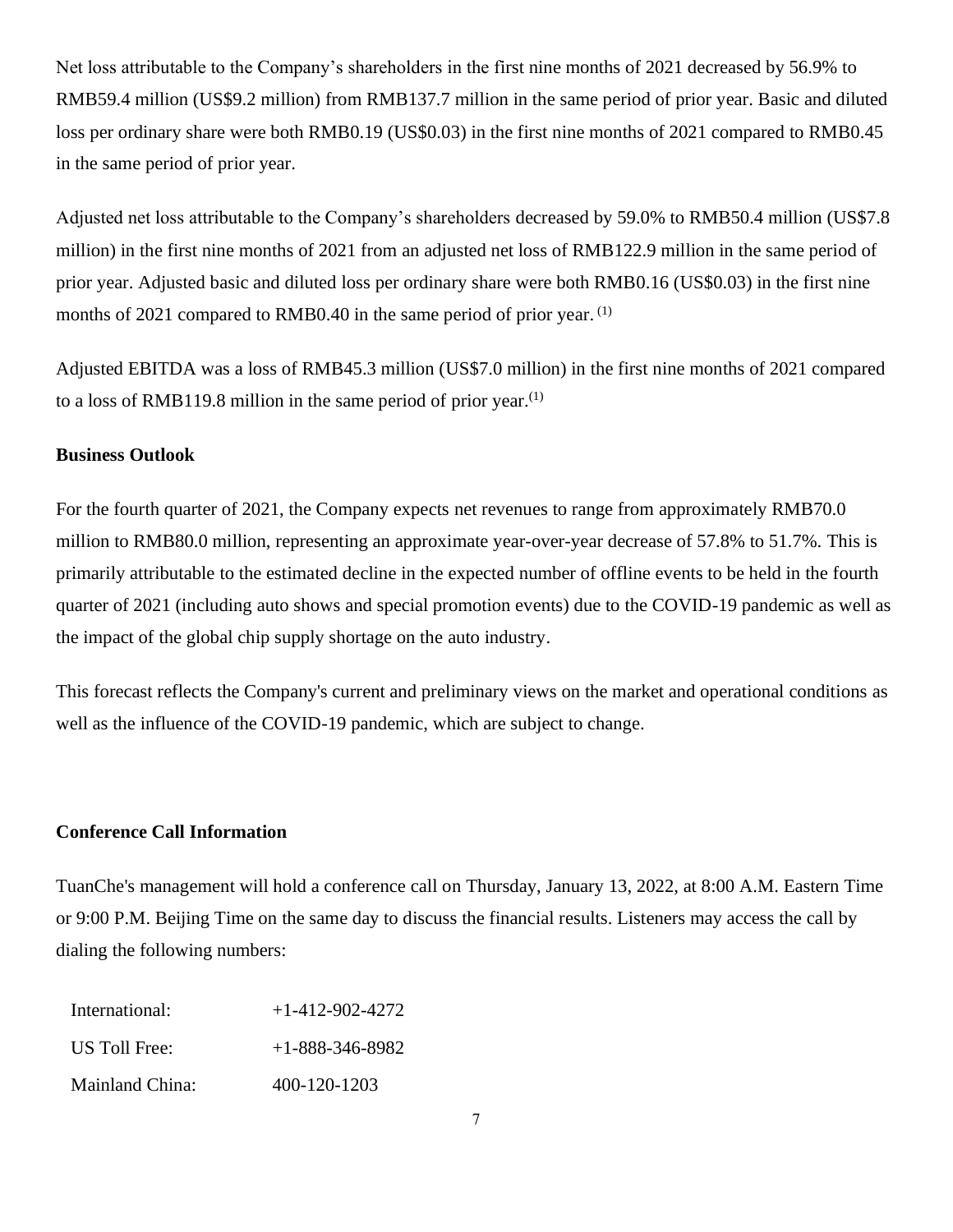The replay will be accessible through January 20, 2022, by dialing the following numbers:

| International: | $+1-412-317-0088$ |
|----------------|-------------------|
| US Toll Free:  | $+1-877-344-7529$ |
| Access Code:   | 4921048           |

A live and archived webcast of the conference call will also be available at the Company's investor relations website at [http://ir.tuanche.com/.](http://ir.tuanche.com/)

#### **Exchange Rate**

This press release contains translations of certain Renminbi amounts into U.S. dollars at specified rates solely for the convenience of readers. Unless otherwise noted, all translations from Renminbi to U.S. dollars, in this press release, were made at a rate of RMB6.4434 to US\$1.00, the noon buying rate in effect on September 30, 2021 in the City of New York for cable transfers in Renminbi per U.S. dollar as certified for customs purposes by the Federal Reserve Bank of New York. No representation is made that the Renminbi amounts could have been, or could be, converted, realized or settled into U.S. dollars at that rate on September 30, 2021, or at any other rate.

### **Safe Harbor Statement**

This announcement contains forward-looking statements within the meaning of Section 21E of the Securities Exchange Act of 1934, as amended, and as defined in the U.S. Private Securities Litigation Reform Act of 1995. These forward-looking statements include, without limitation, the Company's business plans and development, business outlook, as well as the length and severity of the COVID-19 pandemic and its impact on the Company's business and industry, which can be identified by terminology such as "may," "will," "expect," "anticipate," "aim," "estimate," "intend," "plan," "believe," "potential," "continue," "is/are likely to" or other similar expressions. Such statements are based upon management's current expectations and current market and operating conditions, and relate to events that involve known or unknown risks, uncertainties and other factors, all of which are difficult to predict and many of which are beyond the Company's control. Further information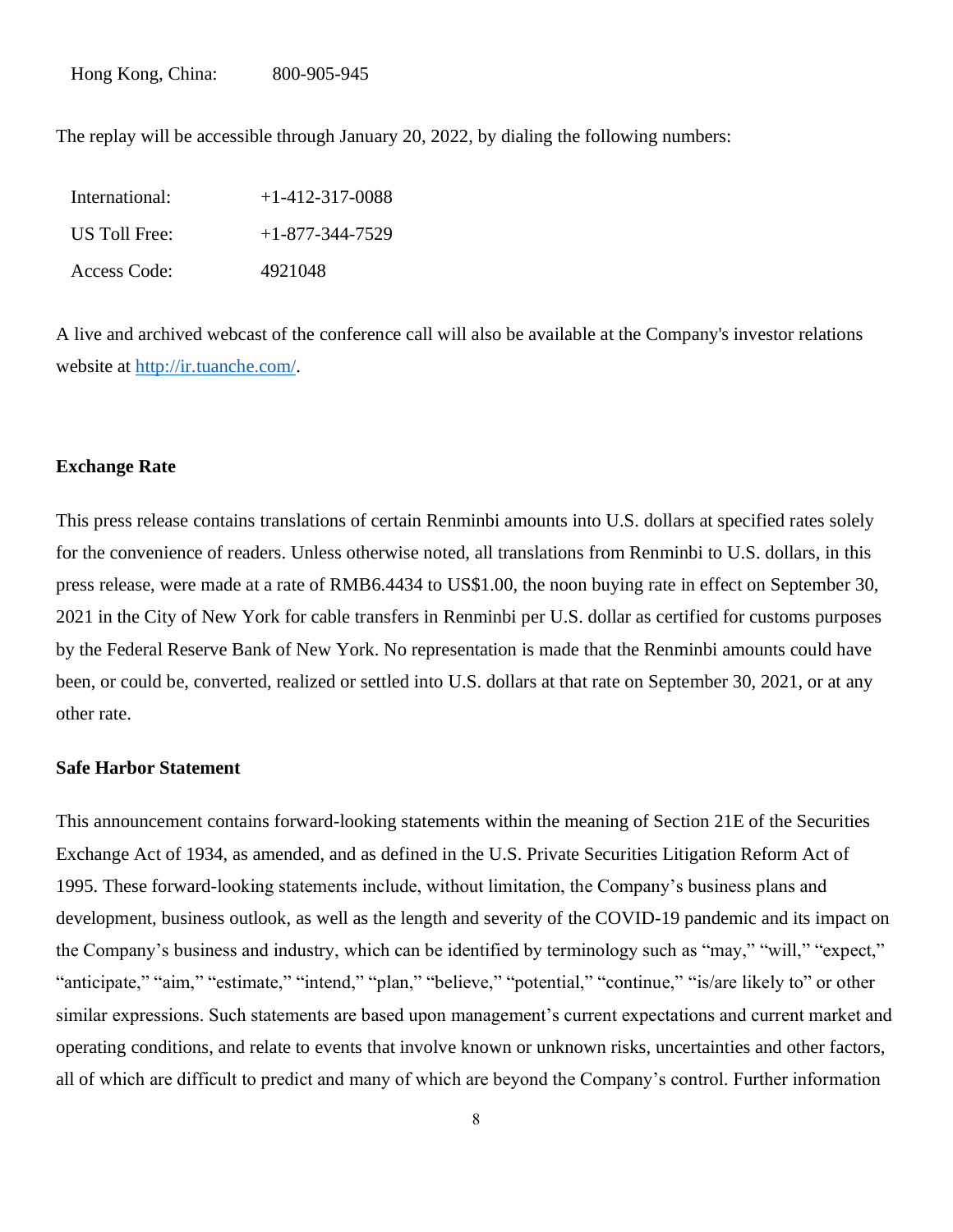regarding these and other risks, uncertainties or factors is included in the Company's filings with the U.S. Securities and Exchange Commission. The Company does not undertake any obligation to update any forwardlooking statement as a result of new information, future events or otherwise, except as required under law.

#### **Use of Non-GAAP Financial Measures**

To supplement the Company's unaudited condensed consolidated quarterly financial information which are presented in accordance with U.S. GAAP, the Company also uses adjusted net loss attributable to the Company's shareholders, adjusted net loss per ordinary share and adjusted EBITDA as additional non-GAAP financial measures. The Company presents these non-GAAP financial measures because they are used by the Company's management to evaluate its operating performance. The Company also believes that these non-GAAP financial measures provide useful information to investors and others in understanding and evaluating the Company's consolidated results of operations in the same manner as its management and in comparing financial results across accounting periods and to those of the Company's peer companies.

The Company defines adjusted net loss as net loss excluding the impact of share-based compensation expenses, change of guarantee liability and impairment of long-term investment. The Company defines adjusted net loss per ordinary share as adjusted net loss divided by the weighted average number of ordinary shares. The Company defines adjusted EBITDA as net loss excluding the impact of depreciation and amortization, interest income net, share-based compensation expenses, change of guarantee liability and impairment of long-term investment. The Company believes that these non-GAAP financial measures provide useful information to investors and others in understanding and evaluating the Company's operating results. These non-GAAP financial measures are adjusted for the impact of items that the Company does not consider indicative of the operational performance of the Company's business, and should not be considered in isolation or construed as an alternative to net income/(loss) or any other measure of performance or as an indicator of the Company's operating performance.

In addition, the non-GAAP financial measures are not defined under U.S. GAAP and are not presented in accordance with U.S. GAAP. The non-GAAP financial measures have limitations as analytical tools. One of the key limitations of using these non-GAAP financial measures is that they do not reflect all items of income and expense that affect the Company's operations. Interest income or expenses, depreciation and amortization, share-based compensation expenses, change of guarantee liability and impairment of long-term investment have been and may continue to be incurred in the Company's business and are not reflected in the presentation of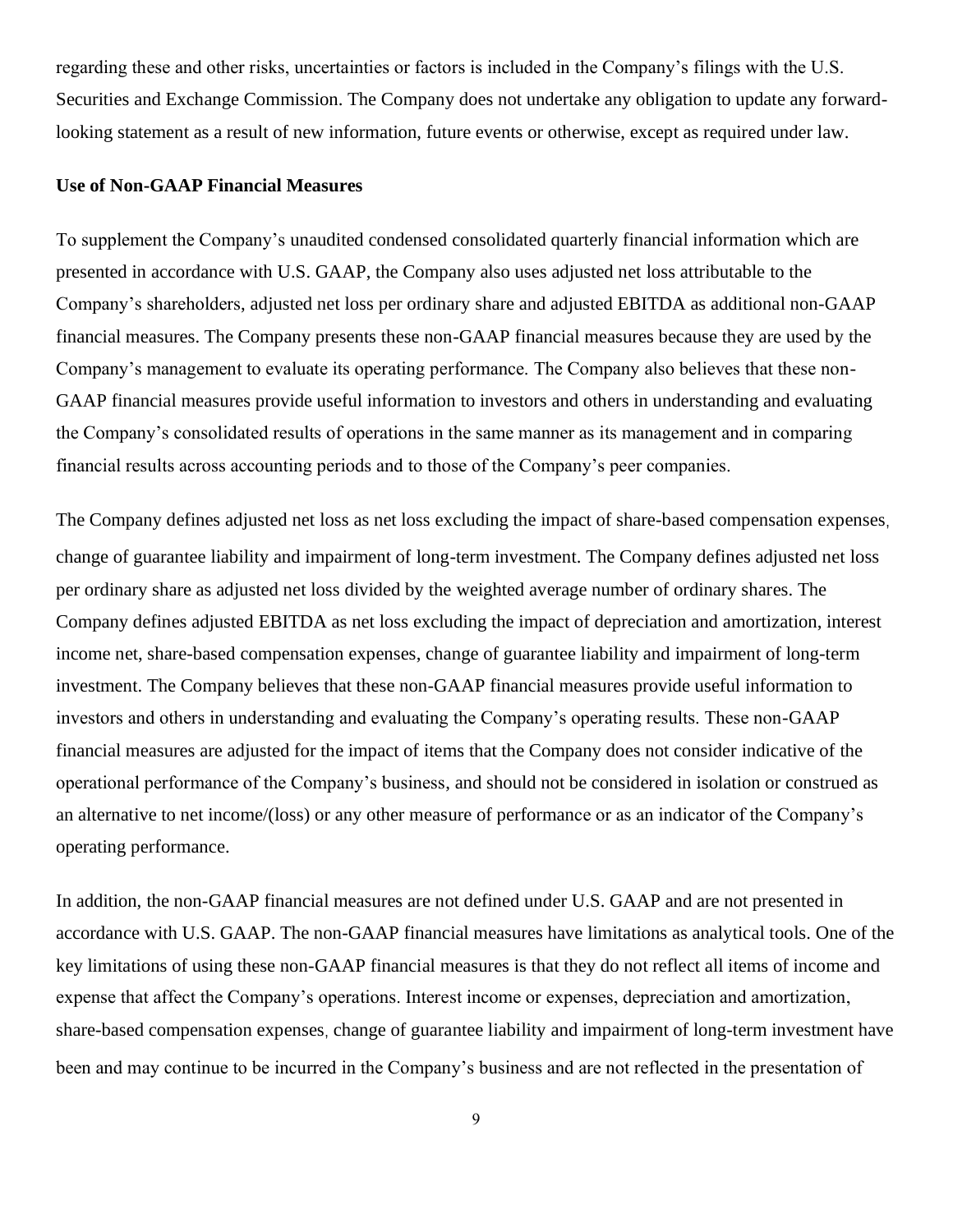these non-GAAP measures. Further, these non-GAAP financial measures may not be comparable to similarly titled measures presented by other companies. Other companies may calculate similarly titled measures differently, limiting their usefulness as comparative measures to the Company's data. The Company encourages investors and others to review the Company's financial information in its entirety and not rely on a single financial measure. Investors are encouraged to compare the historical non-GAAP financial measures with the most directly comparable GAAP measures.

# **About TuanChe**

Founded in 2010, TuanChe Limited (NASDAQ: TC) is a leading integrated automotive marketplace in China. TuanChe offers services to connect automotive consumers with various industry players such as automakers, dealers and other automotive service providers. TuanChe provides automotive marketing and transaction related services by integrating its online platforms with offline sales events. Through its integrated marketing solutions, TuanChe turns individual and isolated automobile purchase transactions into large-scale collective purchase activities by creating an interactive many-to-many environment. Furthermore, leveraging its proprietary data analytics and advanced digital marketing system, TuanChe's online marketing service platform helps industry customers increase the efficiency and effectiveness of their advertising placements. For more information, please contact ir@tuanche.com.

#### **For investor and media inquiries, please contact:**

TuanChe Limited Investor Relations Tel: +86 (10) 6397-6232 Email: [ir@tuanche.com](mailto:ir@tuanche.com)

The Piacente Group, Inc. Brandi Piacente Tel: +1 (212) 481-2050 Email: tuanche@tpg-ir.com

Yang Song Tel: +86 (10) 6508-0677 Email: [tuanche@tpg-ir.com](mailto:tuanche@tpg-ir.com)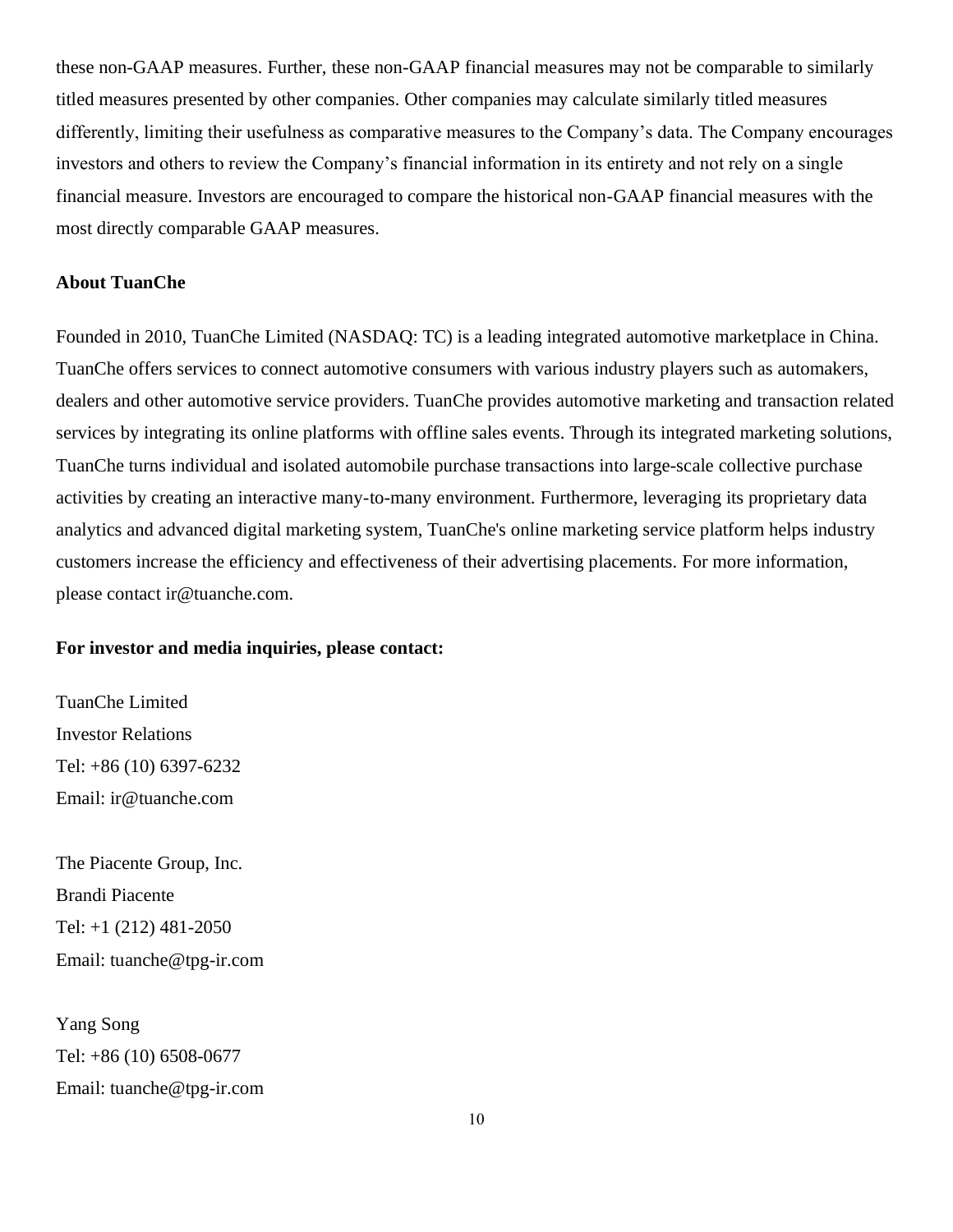## **TUANCHE LIMITED CONDENSED CONSOLIDATED BALANCE SHEETS**

# **(Amount in thousands, except as noted)**

| September 30, 2021<br>December 31, 2020<br><b>RMB</b><br><b>RMB</b><br>US\$<br><b>Audited</b><br><b>Unaudited</b><br><b>Unaudited</b><br><b>ASSETS</b><br><b>Current assets:</b><br>Cash and cash equivalents<br>109,916<br>100,193<br>15,550<br>Restricted cash<br>29,829<br>34,086<br>5,290<br>Time deposits<br>45,674<br>66,126<br>Accounts receivable, net<br>52,599<br>8,163<br>Prepayment and other current assets, net<br>59,856<br>59,532<br>9,239<br><b>Total current assets</b><br>38,242<br>311,401<br>246,410<br><b>Non-current assets:</b><br>Property, equipment and software, net<br>5,708<br>4,241<br>658<br>Identifiable intangible assets from acquisition<br>21,821<br>18,760<br>2,912<br>Operating lease right-of-use assets, net<br>10,801<br>6,559<br>1,018<br>Long-term investments<br>8,949<br>4,702<br>730<br>17,912<br>Goodwill<br>115,414<br>115,414<br>Other non-current assets<br>313<br>313<br>49<br>23,279<br>163,006<br><b>Total non-current assets</b><br>149,989<br>61,521<br><b>Total assets</b><br>474,407<br>396,399<br><b>LIABILITIES AND SHAREHOLDERS' EQUITY</b><br><b>Current liabilities:</b><br>Accounts payable<br>21,794<br>31,305<br>4,858<br>21,466<br>Advances from customers<br>17,512<br>2,718<br>Salary and welfare benefits payable<br>5,377<br>57,996<br>34,643<br>Short-term borrowings<br>7,000<br>1,086<br>Other taxes payable<br>22,992<br>22,457<br>3,485<br>Current portion of deferred revenue<br>4,054<br>5,284<br>820<br>Short-term operating lease liabilities<br>5,911<br>473<br>3,049<br><b>Guarantee liabilities</b><br>387<br>2,800<br>435<br>Other current liabilities<br>41,564<br>30,387<br>4,717<br>176,164<br><b>Total current liabilities</b><br>154,437<br>23,969<br><b>Non-current liabilities:</b><br>Non-current portion of deferred revenue<br>185<br>461<br>72<br>Deferred tax liability<br>5,451<br>4,677<br>726<br>292<br>Long-term operating lease liabilities<br>4,048<br>1,879<br>Other non-current liabilities<br>1,498<br>1,104<br>171<br>11,182<br>8,121<br>1,261<br><b>Total non-current liabilities</b><br><b>Total liabilities</b><br>187,346<br>25,230<br>162,558<br>Shareholders' equity:<br>Class A ordinary shares<br>181<br>181<br>28<br>35<br>35<br>Class B ordinary shares<br>5<br><b>Treasury stock</b><br>(45, 886)<br>(45, 886)<br>(7, 121)<br>Additional paid-in capital<br>1,230,243<br>190,931<br>1,221,339<br>Accumulated deficit<br>(941, 062)<br>(146, 051)<br>(881,700)<br>Accumulated other comprehensive loss<br>(1, 330)<br>(5,805)<br>(8, 567)<br>Total equity attributable to equity shareholders of<br>288,164<br>234,944<br>36,462<br>the Company<br>Non-controlling interests<br>(1, 103)<br>(1, 103)<br>(171)<br>Total shareholders' equity<br>287,061<br>233,841<br>36,291<br>TOTAL LIABILITIES AND SHAREHOLDERS' EQUITY<br>474,407<br>396,399<br>61,521 | As of |  |  |
|-------------------------------------------------------------------------------------------------------------------------------------------------------------------------------------------------------------------------------------------------------------------------------------------------------------------------------------------------------------------------------------------------------------------------------------------------------------------------------------------------------------------------------------------------------------------------------------------------------------------------------------------------------------------------------------------------------------------------------------------------------------------------------------------------------------------------------------------------------------------------------------------------------------------------------------------------------------------------------------------------------------------------------------------------------------------------------------------------------------------------------------------------------------------------------------------------------------------------------------------------------------------------------------------------------------------------------------------------------------------------------------------------------------------------------------------------------------------------------------------------------------------------------------------------------------------------------------------------------------------------------------------------------------------------------------------------------------------------------------------------------------------------------------------------------------------------------------------------------------------------------------------------------------------------------------------------------------------------------------------------------------------------------------------------------------------------------------------------------------------------------------------------------------------------------------------------------------------------------------------------------------------------------------------------------------------------------------------------------------------------------------------------------------------------------------------------------------------------------------------------------------------------------------------------------------------------------------------------------------------------------------------------------------------------------------------------------------------------------------------------------------------------------------------------------------------------------------------------------------------------------|-------|--|--|
|                                                                                                                                                                                                                                                                                                                                                                                                                                                                                                                                                                                                                                                                                                                                                                                                                                                                                                                                                                                                                                                                                                                                                                                                                                                                                                                                                                                                                                                                                                                                                                                                                                                                                                                                                                                                                                                                                                                                                                                                                                                                                                                                                                                                                                                                                                                                                                                                                                                                                                                                                                                                                                                                                                                                                                                                                                                                               |       |  |  |
|                                                                                                                                                                                                                                                                                                                                                                                                                                                                                                                                                                                                                                                                                                                                                                                                                                                                                                                                                                                                                                                                                                                                                                                                                                                                                                                                                                                                                                                                                                                                                                                                                                                                                                                                                                                                                                                                                                                                                                                                                                                                                                                                                                                                                                                                                                                                                                                                                                                                                                                                                                                                                                                                                                                                                                                                                                                                               |       |  |  |
|                                                                                                                                                                                                                                                                                                                                                                                                                                                                                                                                                                                                                                                                                                                                                                                                                                                                                                                                                                                                                                                                                                                                                                                                                                                                                                                                                                                                                                                                                                                                                                                                                                                                                                                                                                                                                                                                                                                                                                                                                                                                                                                                                                                                                                                                                                                                                                                                                                                                                                                                                                                                                                                                                                                                                                                                                                                                               |       |  |  |
|                                                                                                                                                                                                                                                                                                                                                                                                                                                                                                                                                                                                                                                                                                                                                                                                                                                                                                                                                                                                                                                                                                                                                                                                                                                                                                                                                                                                                                                                                                                                                                                                                                                                                                                                                                                                                                                                                                                                                                                                                                                                                                                                                                                                                                                                                                                                                                                                                                                                                                                                                                                                                                                                                                                                                                                                                                                                               |       |  |  |
|                                                                                                                                                                                                                                                                                                                                                                                                                                                                                                                                                                                                                                                                                                                                                                                                                                                                                                                                                                                                                                                                                                                                                                                                                                                                                                                                                                                                                                                                                                                                                                                                                                                                                                                                                                                                                                                                                                                                                                                                                                                                                                                                                                                                                                                                                                                                                                                                                                                                                                                                                                                                                                                                                                                                                                                                                                                                               |       |  |  |
|                                                                                                                                                                                                                                                                                                                                                                                                                                                                                                                                                                                                                                                                                                                                                                                                                                                                                                                                                                                                                                                                                                                                                                                                                                                                                                                                                                                                                                                                                                                                                                                                                                                                                                                                                                                                                                                                                                                                                                                                                                                                                                                                                                                                                                                                                                                                                                                                                                                                                                                                                                                                                                                                                                                                                                                                                                                                               |       |  |  |
|                                                                                                                                                                                                                                                                                                                                                                                                                                                                                                                                                                                                                                                                                                                                                                                                                                                                                                                                                                                                                                                                                                                                                                                                                                                                                                                                                                                                                                                                                                                                                                                                                                                                                                                                                                                                                                                                                                                                                                                                                                                                                                                                                                                                                                                                                                                                                                                                                                                                                                                                                                                                                                                                                                                                                                                                                                                                               |       |  |  |
|                                                                                                                                                                                                                                                                                                                                                                                                                                                                                                                                                                                                                                                                                                                                                                                                                                                                                                                                                                                                                                                                                                                                                                                                                                                                                                                                                                                                                                                                                                                                                                                                                                                                                                                                                                                                                                                                                                                                                                                                                                                                                                                                                                                                                                                                                                                                                                                                                                                                                                                                                                                                                                                                                                                                                                                                                                                                               |       |  |  |
|                                                                                                                                                                                                                                                                                                                                                                                                                                                                                                                                                                                                                                                                                                                                                                                                                                                                                                                                                                                                                                                                                                                                                                                                                                                                                                                                                                                                                                                                                                                                                                                                                                                                                                                                                                                                                                                                                                                                                                                                                                                                                                                                                                                                                                                                                                                                                                                                                                                                                                                                                                                                                                                                                                                                                                                                                                                                               |       |  |  |
|                                                                                                                                                                                                                                                                                                                                                                                                                                                                                                                                                                                                                                                                                                                                                                                                                                                                                                                                                                                                                                                                                                                                                                                                                                                                                                                                                                                                                                                                                                                                                                                                                                                                                                                                                                                                                                                                                                                                                                                                                                                                                                                                                                                                                                                                                                                                                                                                                                                                                                                                                                                                                                                                                                                                                                                                                                                                               |       |  |  |
|                                                                                                                                                                                                                                                                                                                                                                                                                                                                                                                                                                                                                                                                                                                                                                                                                                                                                                                                                                                                                                                                                                                                                                                                                                                                                                                                                                                                                                                                                                                                                                                                                                                                                                                                                                                                                                                                                                                                                                                                                                                                                                                                                                                                                                                                                                                                                                                                                                                                                                                                                                                                                                                                                                                                                                                                                                                                               |       |  |  |
|                                                                                                                                                                                                                                                                                                                                                                                                                                                                                                                                                                                                                                                                                                                                                                                                                                                                                                                                                                                                                                                                                                                                                                                                                                                                                                                                                                                                                                                                                                                                                                                                                                                                                                                                                                                                                                                                                                                                                                                                                                                                                                                                                                                                                                                                                                                                                                                                                                                                                                                                                                                                                                                                                                                                                                                                                                                                               |       |  |  |
|                                                                                                                                                                                                                                                                                                                                                                                                                                                                                                                                                                                                                                                                                                                                                                                                                                                                                                                                                                                                                                                                                                                                                                                                                                                                                                                                                                                                                                                                                                                                                                                                                                                                                                                                                                                                                                                                                                                                                                                                                                                                                                                                                                                                                                                                                                                                                                                                                                                                                                                                                                                                                                                                                                                                                                                                                                                                               |       |  |  |
|                                                                                                                                                                                                                                                                                                                                                                                                                                                                                                                                                                                                                                                                                                                                                                                                                                                                                                                                                                                                                                                                                                                                                                                                                                                                                                                                                                                                                                                                                                                                                                                                                                                                                                                                                                                                                                                                                                                                                                                                                                                                                                                                                                                                                                                                                                                                                                                                                                                                                                                                                                                                                                                                                                                                                                                                                                                                               |       |  |  |
|                                                                                                                                                                                                                                                                                                                                                                                                                                                                                                                                                                                                                                                                                                                                                                                                                                                                                                                                                                                                                                                                                                                                                                                                                                                                                                                                                                                                                                                                                                                                                                                                                                                                                                                                                                                                                                                                                                                                                                                                                                                                                                                                                                                                                                                                                                                                                                                                                                                                                                                                                                                                                                                                                                                                                                                                                                                                               |       |  |  |
|                                                                                                                                                                                                                                                                                                                                                                                                                                                                                                                                                                                                                                                                                                                                                                                                                                                                                                                                                                                                                                                                                                                                                                                                                                                                                                                                                                                                                                                                                                                                                                                                                                                                                                                                                                                                                                                                                                                                                                                                                                                                                                                                                                                                                                                                                                                                                                                                                                                                                                                                                                                                                                                                                                                                                                                                                                                                               |       |  |  |
|                                                                                                                                                                                                                                                                                                                                                                                                                                                                                                                                                                                                                                                                                                                                                                                                                                                                                                                                                                                                                                                                                                                                                                                                                                                                                                                                                                                                                                                                                                                                                                                                                                                                                                                                                                                                                                                                                                                                                                                                                                                                                                                                                                                                                                                                                                                                                                                                                                                                                                                                                                                                                                                                                                                                                                                                                                                                               |       |  |  |
|                                                                                                                                                                                                                                                                                                                                                                                                                                                                                                                                                                                                                                                                                                                                                                                                                                                                                                                                                                                                                                                                                                                                                                                                                                                                                                                                                                                                                                                                                                                                                                                                                                                                                                                                                                                                                                                                                                                                                                                                                                                                                                                                                                                                                                                                                                                                                                                                                                                                                                                                                                                                                                                                                                                                                                                                                                                                               |       |  |  |
|                                                                                                                                                                                                                                                                                                                                                                                                                                                                                                                                                                                                                                                                                                                                                                                                                                                                                                                                                                                                                                                                                                                                                                                                                                                                                                                                                                                                                                                                                                                                                                                                                                                                                                                                                                                                                                                                                                                                                                                                                                                                                                                                                                                                                                                                                                                                                                                                                                                                                                                                                                                                                                                                                                                                                                                                                                                                               |       |  |  |
|                                                                                                                                                                                                                                                                                                                                                                                                                                                                                                                                                                                                                                                                                                                                                                                                                                                                                                                                                                                                                                                                                                                                                                                                                                                                                                                                                                                                                                                                                                                                                                                                                                                                                                                                                                                                                                                                                                                                                                                                                                                                                                                                                                                                                                                                                                                                                                                                                                                                                                                                                                                                                                                                                                                                                                                                                                                                               |       |  |  |
|                                                                                                                                                                                                                                                                                                                                                                                                                                                                                                                                                                                                                                                                                                                                                                                                                                                                                                                                                                                                                                                                                                                                                                                                                                                                                                                                                                                                                                                                                                                                                                                                                                                                                                                                                                                                                                                                                                                                                                                                                                                                                                                                                                                                                                                                                                                                                                                                                                                                                                                                                                                                                                                                                                                                                                                                                                                                               |       |  |  |
|                                                                                                                                                                                                                                                                                                                                                                                                                                                                                                                                                                                                                                                                                                                                                                                                                                                                                                                                                                                                                                                                                                                                                                                                                                                                                                                                                                                                                                                                                                                                                                                                                                                                                                                                                                                                                                                                                                                                                                                                                                                                                                                                                                                                                                                                                                                                                                                                                                                                                                                                                                                                                                                                                                                                                                                                                                                                               |       |  |  |
|                                                                                                                                                                                                                                                                                                                                                                                                                                                                                                                                                                                                                                                                                                                                                                                                                                                                                                                                                                                                                                                                                                                                                                                                                                                                                                                                                                                                                                                                                                                                                                                                                                                                                                                                                                                                                                                                                                                                                                                                                                                                                                                                                                                                                                                                                                                                                                                                                                                                                                                                                                                                                                                                                                                                                                                                                                                                               |       |  |  |
|                                                                                                                                                                                                                                                                                                                                                                                                                                                                                                                                                                                                                                                                                                                                                                                                                                                                                                                                                                                                                                                                                                                                                                                                                                                                                                                                                                                                                                                                                                                                                                                                                                                                                                                                                                                                                                                                                                                                                                                                                                                                                                                                                                                                                                                                                                                                                                                                                                                                                                                                                                                                                                                                                                                                                                                                                                                                               |       |  |  |
|                                                                                                                                                                                                                                                                                                                                                                                                                                                                                                                                                                                                                                                                                                                                                                                                                                                                                                                                                                                                                                                                                                                                                                                                                                                                                                                                                                                                                                                                                                                                                                                                                                                                                                                                                                                                                                                                                                                                                                                                                                                                                                                                                                                                                                                                                                                                                                                                                                                                                                                                                                                                                                                                                                                                                                                                                                                                               |       |  |  |
|                                                                                                                                                                                                                                                                                                                                                                                                                                                                                                                                                                                                                                                                                                                                                                                                                                                                                                                                                                                                                                                                                                                                                                                                                                                                                                                                                                                                                                                                                                                                                                                                                                                                                                                                                                                                                                                                                                                                                                                                                                                                                                                                                                                                                                                                                                                                                                                                                                                                                                                                                                                                                                                                                                                                                                                                                                                                               |       |  |  |
|                                                                                                                                                                                                                                                                                                                                                                                                                                                                                                                                                                                                                                                                                                                                                                                                                                                                                                                                                                                                                                                                                                                                                                                                                                                                                                                                                                                                                                                                                                                                                                                                                                                                                                                                                                                                                                                                                                                                                                                                                                                                                                                                                                                                                                                                                                                                                                                                                                                                                                                                                                                                                                                                                                                                                                                                                                                                               |       |  |  |
|                                                                                                                                                                                                                                                                                                                                                                                                                                                                                                                                                                                                                                                                                                                                                                                                                                                                                                                                                                                                                                                                                                                                                                                                                                                                                                                                                                                                                                                                                                                                                                                                                                                                                                                                                                                                                                                                                                                                                                                                                                                                                                                                                                                                                                                                                                                                                                                                                                                                                                                                                                                                                                                                                                                                                                                                                                                                               |       |  |  |
|                                                                                                                                                                                                                                                                                                                                                                                                                                                                                                                                                                                                                                                                                                                                                                                                                                                                                                                                                                                                                                                                                                                                                                                                                                                                                                                                                                                                                                                                                                                                                                                                                                                                                                                                                                                                                                                                                                                                                                                                                                                                                                                                                                                                                                                                                                                                                                                                                                                                                                                                                                                                                                                                                                                                                                                                                                                                               |       |  |  |
|                                                                                                                                                                                                                                                                                                                                                                                                                                                                                                                                                                                                                                                                                                                                                                                                                                                                                                                                                                                                                                                                                                                                                                                                                                                                                                                                                                                                                                                                                                                                                                                                                                                                                                                                                                                                                                                                                                                                                                                                                                                                                                                                                                                                                                                                                                                                                                                                                                                                                                                                                                                                                                                                                                                                                                                                                                                                               |       |  |  |
|                                                                                                                                                                                                                                                                                                                                                                                                                                                                                                                                                                                                                                                                                                                                                                                                                                                                                                                                                                                                                                                                                                                                                                                                                                                                                                                                                                                                                                                                                                                                                                                                                                                                                                                                                                                                                                                                                                                                                                                                                                                                                                                                                                                                                                                                                                                                                                                                                                                                                                                                                                                                                                                                                                                                                                                                                                                                               |       |  |  |
|                                                                                                                                                                                                                                                                                                                                                                                                                                                                                                                                                                                                                                                                                                                                                                                                                                                                                                                                                                                                                                                                                                                                                                                                                                                                                                                                                                                                                                                                                                                                                                                                                                                                                                                                                                                                                                                                                                                                                                                                                                                                                                                                                                                                                                                                                                                                                                                                                                                                                                                                                                                                                                                                                                                                                                                                                                                                               |       |  |  |
|                                                                                                                                                                                                                                                                                                                                                                                                                                                                                                                                                                                                                                                                                                                                                                                                                                                                                                                                                                                                                                                                                                                                                                                                                                                                                                                                                                                                                                                                                                                                                                                                                                                                                                                                                                                                                                                                                                                                                                                                                                                                                                                                                                                                                                                                                                                                                                                                                                                                                                                                                                                                                                                                                                                                                                                                                                                                               |       |  |  |
|                                                                                                                                                                                                                                                                                                                                                                                                                                                                                                                                                                                                                                                                                                                                                                                                                                                                                                                                                                                                                                                                                                                                                                                                                                                                                                                                                                                                                                                                                                                                                                                                                                                                                                                                                                                                                                                                                                                                                                                                                                                                                                                                                                                                                                                                                                                                                                                                                                                                                                                                                                                                                                                                                                                                                                                                                                                                               |       |  |  |
|                                                                                                                                                                                                                                                                                                                                                                                                                                                                                                                                                                                                                                                                                                                                                                                                                                                                                                                                                                                                                                                                                                                                                                                                                                                                                                                                                                                                                                                                                                                                                                                                                                                                                                                                                                                                                                                                                                                                                                                                                                                                                                                                                                                                                                                                                                                                                                                                                                                                                                                                                                                                                                                                                                                                                                                                                                                                               |       |  |  |
|                                                                                                                                                                                                                                                                                                                                                                                                                                                                                                                                                                                                                                                                                                                                                                                                                                                                                                                                                                                                                                                                                                                                                                                                                                                                                                                                                                                                                                                                                                                                                                                                                                                                                                                                                                                                                                                                                                                                                                                                                                                                                                                                                                                                                                                                                                                                                                                                                                                                                                                                                                                                                                                                                                                                                                                                                                                                               |       |  |  |
|                                                                                                                                                                                                                                                                                                                                                                                                                                                                                                                                                                                                                                                                                                                                                                                                                                                                                                                                                                                                                                                                                                                                                                                                                                                                                                                                                                                                                                                                                                                                                                                                                                                                                                                                                                                                                                                                                                                                                                                                                                                                                                                                                                                                                                                                                                                                                                                                                                                                                                                                                                                                                                                                                                                                                                                                                                                                               |       |  |  |
|                                                                                                                                                                                                                                                                                                                                                                                                                                                                                                                                                                                                                                                                                                                                                                                                                                                                                                                                                                                                                                                                                                                                                                                                                                                                                                                                                                                                                                                                                                                                                                                                                                                                                                                                                                                                                                                                                                                                                                                                                                                                                                                                                                                                                                                                                                                                                                                                                                                                                                                                                                                                                                                                                                                                                                                                                                                                               |       |  |  |
|                                                                                                                                                                                                                                                                                                                                                                                                                                                                                                                                                                                                                                                                                                                                                                                                                                                                                                                                                                                                                                                                                                                                                                                                                                                                                                                                                                                                                                                                                                                                                                                                                                                                                                                                                                                                                                                                                                                                                                                                                                                                                                                                                                                                                                                                                                                                                                                                                                                                                                                                                                                                                                                                                                                                                                                                                                                                               |       |  |  |
|                                                                                                                                                                                                                                                                                                                                                                                                                                                                                                                                                                                                                                                                                                                                                                                                                                                                                                                                                                                                                                                                                                                                                                                                                                                                                                                                                                                                                                                                                                                                                                                                                                                                                                                                                                                                                                                                                                                                                                                                                                                                                                                                                                                                                                                                                                                                                                                                                                                                                                                                                                                                                                                                                                                                                                                                                                                                               |       |  |  |
|                                                                                                                                                                                                                                                                                                                                                                                                                                                                                                                                                                                                                                                                                                                                                                                                                                                                                                                                                                                                                                                                                                                                                                                                                                                                                                                                                                                                                                                                                                                                                                                                                                                                                                                                                                                                                                                                                                                                                                                                                                                                                                                                                                                                                                                                                                                                                                                                                                                                                                                                                                                                                                                                                                                                                                                                                                                                               |       |  |  |
|                                                                                                                                                                                                                                                                                                                                                                                                                                                                                                                                                                                                                                                                                                                                                                                                                                                                                                                                                                                                                                                                                                                                                                                                                                                                                                                                                                                                                                                                                                                                                                                                                                                                                                                                                                                                                                                                                                                                                                                                                                                                                                                                                                                                                                                                                                                                                                                                                                                                                                                                                                                                                                                                                                                                                                                                                                                                               |       |  |  |
|                                                                                                                                                                                                                                                                                                                                                                                                                                                                                                                                                                                                                                                                                                                                                                                                                                                                                                                                                                                                                                                                                                                                                                                                                                                                                                                                                                                                                                                                                                                                                                                                                                                                                                                                                                                                                                                                                                                                                                                                                                                                                                                                                                                                                                                                                                                                                                                                                                                                                                                                                                                                                                                                                                                                                                                                                                                                               |       |  |  |
|                                                                                                                                                                                                                                                                                                                                                                                                                                                                                                                                                                                                                                                                                                                                                                                                                                                                                                                                                                                                                                                                                                                                                                                                                                                                                                                                                                                                                                                                                                                                                                                                                                                                                                                                                                                                                                                                                                                                                                                                                                                                                                                                                                                                                                                                                                                                                                                                                                                                                                                                                                                                                                                                                                                                                                                                                                                                               |       |  |  |
|                                                                                                                                                                                                                                                                                                                                                                                                                                                                                                                                                                                                                                                                                                                                                                                                                                                                                                                                                                                                                                                                                                                                                                                                                                                                                                                                                                                                                                                                                                                                                                                                                                                                                                                                                                                                                                                                                                                                                                                                                                                                                                                                                                                                                                                                                                                                                                                                                                                                                                                                                                                                                                                                                                                                                                                                                                                                               |       |  |  |
|                                                                                                                                                                                                                                                                                                                                                                                                                                                                                                                                                                                                                                                                                                                                                                                                                                                                                                                                                                                                                                                                                                                                                                                                                                                                                                                                                                                                                                                                                                                                                                                                                                                                                                                                                                                                                                                                                                                                                                                                                                                                                                                                                                                                                                                                                                                                                                                                                                                                                                                                                                                                                                                                                                                                                                                                                                                                               |       |  |  |
|                                                                                                                                                                                                                                                                                                                                                                                                                                                                                                                                                                                                                                                                                                                                                                                                                                                                                                                                                                                                                                                                                                                                                                                                                                                                                                                                                                                                                                                                                                                                                                                                                                                                                                                                                                                                                                                                                                                                                                                                                                                                                                                                                                                                                                                                                                                                                                                                                                                                                                                                                                                                                                                                                                                                                                                                                                                                               |       |  |  |
|                                                                                                                                                                                                                                                                                                                                                                                                                                                                                                                                                                                                                                                                                                                                                                                                                                                                                                                                                                                                                                                                                                                                                                                                                                                                                                                                                                                                                                                                                                                                                                                                                                                                                                                                                                                                                                                                                                                                                                                                                                                                                                                                                                                                                                                                                                                                                                                                                                                                                                                                                                                                                                                                                                                                                                                                                                                                               |       |  |  |
|                                                                                                                                                                                                                                                                                                                                                                                                                                                                                                                                                                                                                                                                                                                                                                                                                                                                                                                                                                                                                                                                                                                                                                                                                                                                                                                                                                                                                                                                                                                                                                                                                                                                                                                                                                                                                                                                                                                                                                                                                                                                                                                                                                                                                                                                                                                                                                                                                                                                                                                                                                                                                                                                                                                                                                                                                                                                               |       |  |  |
|                                                                                                                                                                                                                                                                                                                                                                                                                                                                                                                                                                                                                                                                                                                                                                                                                                                                                                                                                                                                                                                                                                                                                                                                                                                                                                                                                                                                                                                                                                                                                                                                                                                                                                                                                                                                                                                                                                                                                                                                                                                                                                                                                                                                                                                                                                                                                                                                                                                                                                                                                                                                                                                                                                                                                                                                                                                                               |       |  |  |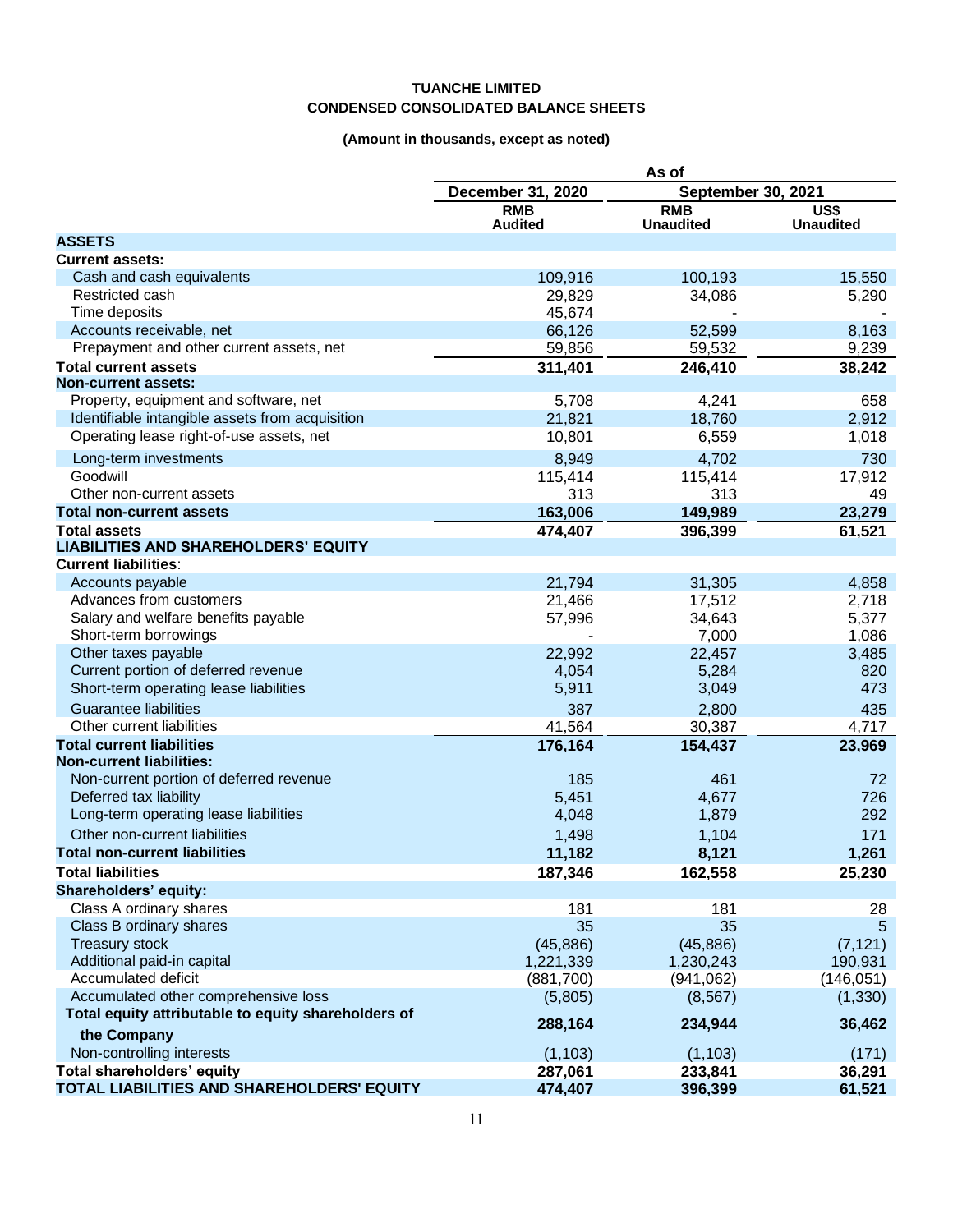# **TUANCHE LIMITED UNAUDITED CONSOLIDATED STATEMENTS OF OPERATIONS AND COMPREHENSIVE LOSS**

#### **(Amount in thousands, except share and per share data)**

|                                                                                                                   | the three months ended ouptompor |             |             |
|-------------------------------------------------------------------------------------------------------------------|----------------------------------|-------------|-------------|
|                                                                                                                   | 2020                             | 2021        |             |
|                                                                                                                   | <b>RMB</b>                       | <b>RMB</b>  | US\$        |
| <b>Net revenues</b>                                                                                               |                                  |             |             |
| <b>Offline Marketing Services:</b>                                                                                |                                  |             |             |
| Auto shows                                                                                                        | 82,616                           | 33,144      | 5,144       |
| Special promotion events                                                                                          | 1,988                            | 1,329       | 206         |
| Virtual dealership, online marketing services and others                                                          | 15,425                           | 26,623      | 4,132       |
| <b>Total net revenues</b>                                                                                         | 100,029                          | 61,096      | 9,482       |
| Cost of revenues                                                                                                  | (27, 926)                        | (14, 293)   | (2, 218)    |
| Gross profit                                                                                                      | 72,103                           | 46,803      | 7,264       |
|                                                                                                                   |                                  |             |             |
| <b>Operating expenses:</b>                                                                                        |                                  |             |             |
| Selling and marketing expenses                                                                                    | (91, 628)                        | (59, 916)   | (9, 299)    |
| General and administrative expenses                                                                               | (15, 944)                        | (16, 986)   | (2,636)     |
| Research and development expenses                                                                                 | (7, 145)                         | (9, 158)    | (1, 421)    |
| <b>Total operating expenses</b>                                                                                   | (114, 717)                       | (86,060)    | (13, 356)   |
| <b>Loss from operations</b>                                                                                       | (42, 614)                        | (39, 257)   | (6,092)     |
| Other expenses, net:                                                                                              |                                  |             |             |
| Interest income, net                                                                                              | 540                              | 582         | 90          |
| Exchange (loss)/gain                                                                                              | (323)                            | 26          | 4           |
| Gain/(loss) from an equity method investment                                                                      | 287                              | (178)       | (28)        |
| Others, net                                                                                                       | 670                              | 1,803       | 279         |
| Loss before income taxes                                                                                          | (41, 440)                        | (37, 024)   | (5,747)     |
| Income tax expense                                                                                                | 258                              | 258         | 40          |
| <b>Net loss</b>                                                                                                   | (41, 182)                        | (36, 766)   | (5,707)     |
| Net loss attributable to TuanChe Limited's shareholders<br>Net loss attributable to the Non-controlling interests | (41, 182)                        | (36, 766)   | (5,707)     |
|                                                                                                                   |                                  |             |             |
| <b>Net loss</b>                                                                                                   | (41, 182)                        | (36, 766)   | (5,707)     |
| Other comprehensive loss:                                                                                         |                                  |             |             |
| Foreign currency translation adjustments                                                                          | (3,776)                          | (1,888)     | (293)       |
| <b>Total other comprehensive loss</b>                                                                             | (3,776)                          | (1,888)     | (293)       |
| <b>Total comprehensive loss</b>                                                                                   | (44, 958)                        | (38, 654)   | (6,000)     |
| Comprehensive loss attributable to:<br>TuanChe Limited's shareholders                                             | (44, 958)                        | (38, 654)   | (6,000)     |
| Non-controlling interests                                                                                         |                                  |             |             |
| Net loss per share                                                                                                |                                  |             |             |
| Basic and diluted                                                                                                 | (0.13)                           | (0.12)      | (0.02)      |
| Weighted average number of ordinary shares                                                                        |                                  |             |             |
| <b>Basic and diluted</b>                                                                                          | 305,552,839                      | 307,608,043 | 307,608,043 |

**For the three months ended September 30,**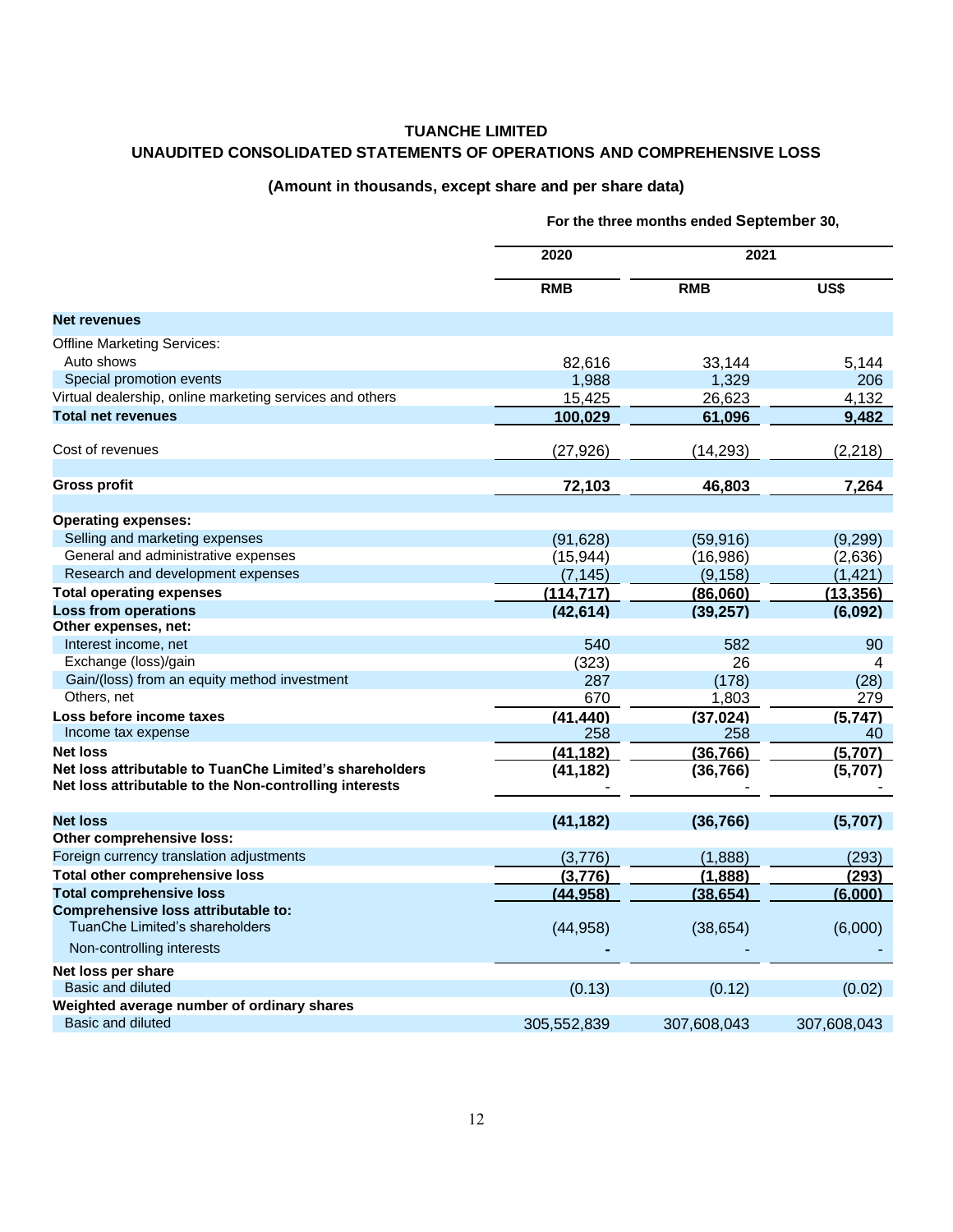#### **TUANCHE LIMITED**

## **UNAUDITED CONSOLIDATED STATEMENTS OF OPERATIONS AND COMPREHENSIVE LOSS**

## **(Amount in thousands, except share and per share data)**

|                                                          | 2020<br><b>RMB</b> | 2021        |             |
|----------------------------------------------------------|--------------------|-------------|-------------|
|                                                          |                    | <b>RMB</b>  | US\$        |
| <b>Net revenues</b>                                      |                    |             |             |
| <b>Offline Marketing Services:</b>                       |                    |             |             |
| Auto shows                                               | 121,677            | 191,273     | 29,685      |
| Special promotion events                                 | 3,775              | 3,240       | 503         |
| Virtual dealership, online marketing services and others | 39,016             | 79,910      | 12,402      |
| <b>Total net revenues</b>                                | 164,468            | 274,423     | 42,590      |
| Cost of revenues                                         | (43, 642)          | (65, 683)   | (10, 194)   |
| <b>Gross profit</b>                                      | 120,826            | 208,740     | 32,396      |
|                                                          |                    |             |             |
| <b>Operating expenses:</b>                               |                    |             |             |
| Selling and marketing expenses                           | (171, 942)         | (200, 726)  | (31, 152)   |
| General and administrative expenses                      | (68, 267)          | (47, 629)   | (7, 392)    |
| Research and development expenses                        | (24, 033)          | (26, 880)   | (4, 172)    |
| <b>Total operating expenses</b>                          | (264, 242)         | (275, 235)  | (42, 716)   |
| <b>Loss from operations</b>                              | (143, 416)         | (66, 495)   | (10, 320)   |
| Other expenses, net:                                     |                    |             |             |
| Interest income, net                                     | 1,991              | 1,078       | 167         |
| Exchange gain                                            | 267                | 272         | 42          |
| Gain/(loss) from an equity method investment             | 339                | (398)       | (62)        |
| Impairment of a long-term investment                     |                    | (700)       | (109)       |
| Others, net                                              | 2,256              | 6,107       | 949         |
| Loss before income taxes                                 | (138, 563)         | (60, 136)   | (9, 333)    |
| Income tax expense                                       | 774                | 774         | 120         |
| <b>Net loss</b>                                          | (137, 789)         | (59, 362)   | (9, 213)    |
| Net loss attributable to TuanChe Limited's shareholders  | (137, 667)         | (59, 362)   | (9,213)     |
| Net loss attributable to the Non-controlling interests   | (122)              |             |             |
| <b>Net loss</b>                                          | (137,789)          | (59, 362)   | (9, 213)    |
| Other comprehensive loss:                                |                    |             |             |
| Foreign currency translation adjustments                 | (2,900)            | (2,762)     | (429)       |
| <b>Total other comprehensive loss</b>                    | (2,900)            | (2,762)     | (429)       |
| <b>Total comprehensive loss</b>                          | (140, 689)         | (62, 124)   | (9,642)     |
| Comprehensive loss attributable to:                      |                    |             |             |
| TuanChe Limited's shareholders                           | (140, 567)         | (62, 124)   | (9,642)     |
| Non-controlling interests                                | (122)              |             |             |
| Net loss per share                                       |                    |             |             |
| <b>Basic and diluted</b>                                 | (0.45)             | (0.19)      | (0.03)      |
| Weighted average number of ordinary shares               |                    |             |             |
| Basic and diluted                                        | 304,004,138        | 306,465,616 | 306,465,616 |

**For the nine months ended September 30,**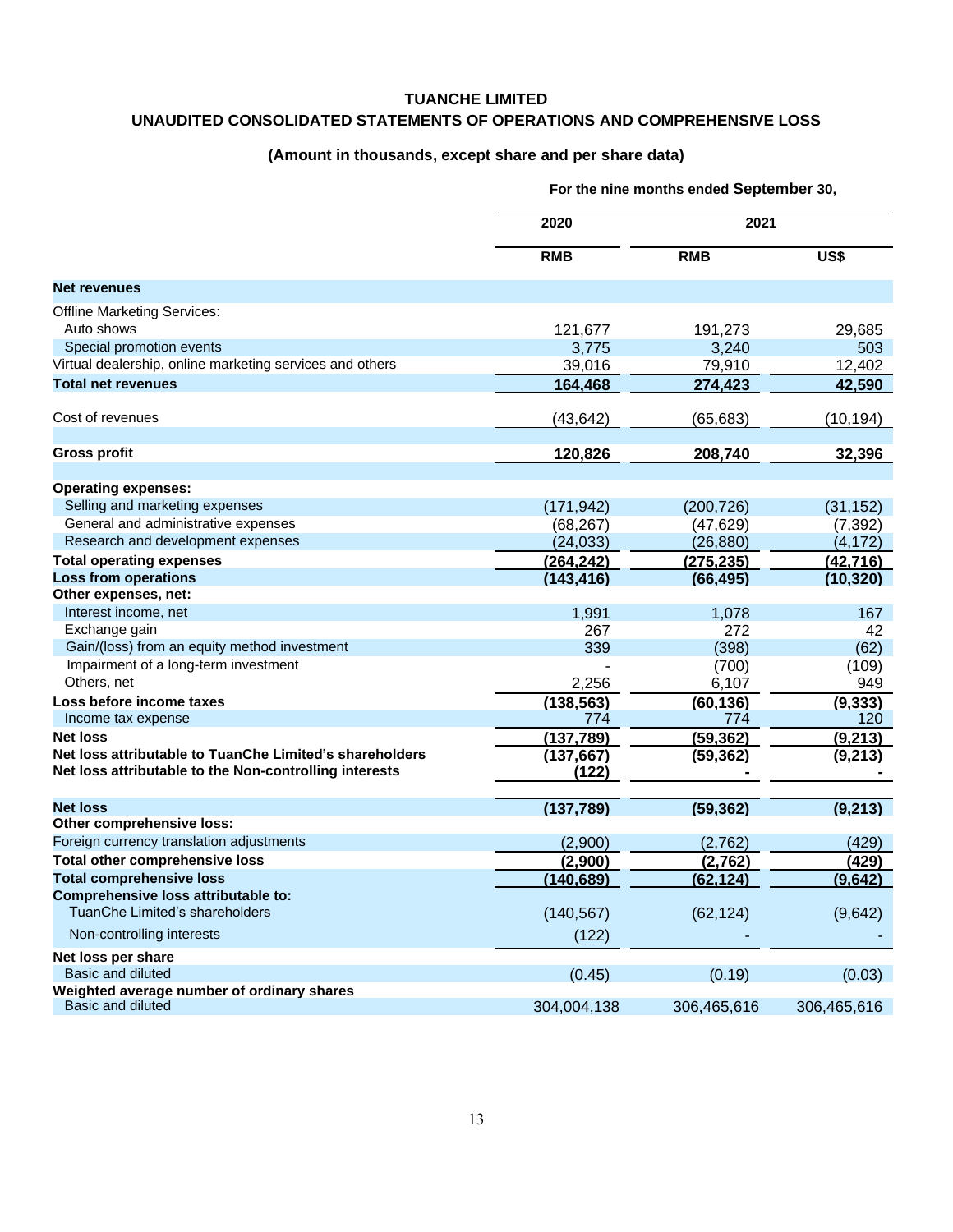## **TUANCHE LIMITED RECONCILIATION OF NON-GAAP AND GAAP RESULTS**

# **(Amount in thousands, except share and per share data)**

|                                                                     | are an edimenting chaca opptening to, |             |             |  |
|---------------------------------------------------------------------|---------------------------------------|-------------|-------------|--|
|                                                                     | 2020                                  |             | 2021        |  |
|                                                                     | <b>RMB</b>                            | <b>RMB</b>  | US\$        |  |
| <b>Net loss</b>                                                     | (41, 182)                             | (36, 766)   | (5,707)     |  |
| Add:                                                                |                                       |             |             |  |
| Depreciation and amortization                                       | 1,788                                 | 1,488       | 231         |  |
| Subtract:                                                           |                                       |             |             |  |
| Interest income, net                                                | 540                                   | 582         | 90          |  |
| <b>EBITDA</b>                                                       | (39, 934)                             | (35, 860)   | (5, 566)    |  |
| Add:                                                                |                                       |             |             |  |
| Share-based compensation expenses                                   | 2,918                                 | 2,334       | 362         |  |
| <b>Adjusted EBITDA</b>                                              | (37,016)                              | (33, 526)   | (5,204)     |  |
|                                                                     |                                       |             |             |  |
| <b>Net loss</b>                                                     | (41, 182)                             | (36, 766)   | (5,707)     |  |
| Add:                                                                |                                       |             |             |  |
| Share-based compensation expenses                                   | 2,918                                 | 2,334       | 362         |  |
| <b>Adjusted net loss</b>                                            | (38, 264)                             | (34, 432)   | (5, 345)    |  |
| Adjusted net loss attributable to TuanChe Limited's<br>shareholders | (38, 264)                             | (34, 432)   | (5, 345)    |  |
| Adjusted net loss attributable to the Non-controlling<br>interests  |                                       |             |             |  |
| Weighted average number of ordinary shares                          |                                       |             |             |  |
| Basic and diluted                                                   | 305,552,839                           | 307,608,043 | 307,608,043 |  |
| Adjusted net loss per share from operations                         |                                       |             |             |  |
| Basic and diluted                                                   | (0.13)                                | (0.11)      | (0.02)      |  |

## **For the three months ended September 30,**